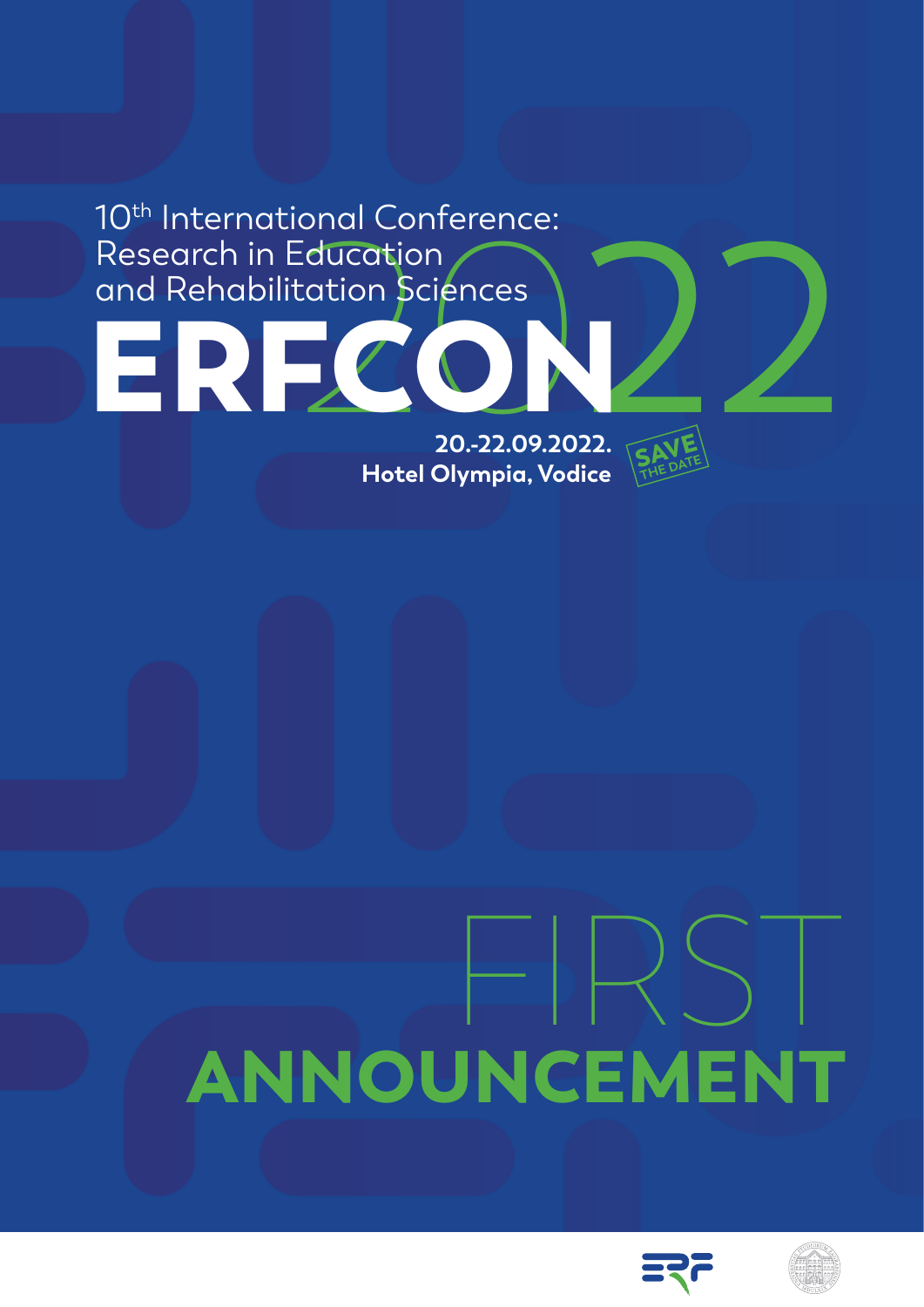### Over the last 20 years,

the international scientific conferences organized by the Faculty of Education and Rehabilitation Sciences at the University of Zagreb have hosted more than 300 scientists from the fields of inclusive education and rehabilitation, speech and language pathology, social pedagogy, and criminology from more than 30 countries.

This year, we are proud to mark the 60<sup>th</sup> anniversary of our faculty and cordially invite you to Vodice from 20<sup>th</sup> to 22<sup>nd</sup> September of this year.

We invite you to contribute to the conference success by actively participating and presenting your research results.

Chair of the Scientific Committee

**Tihana Novak** prodznan@erf.unizg.hr Chair of the Organization Committee

**Luka Bonetti** prodnast@erf.unizg.hr

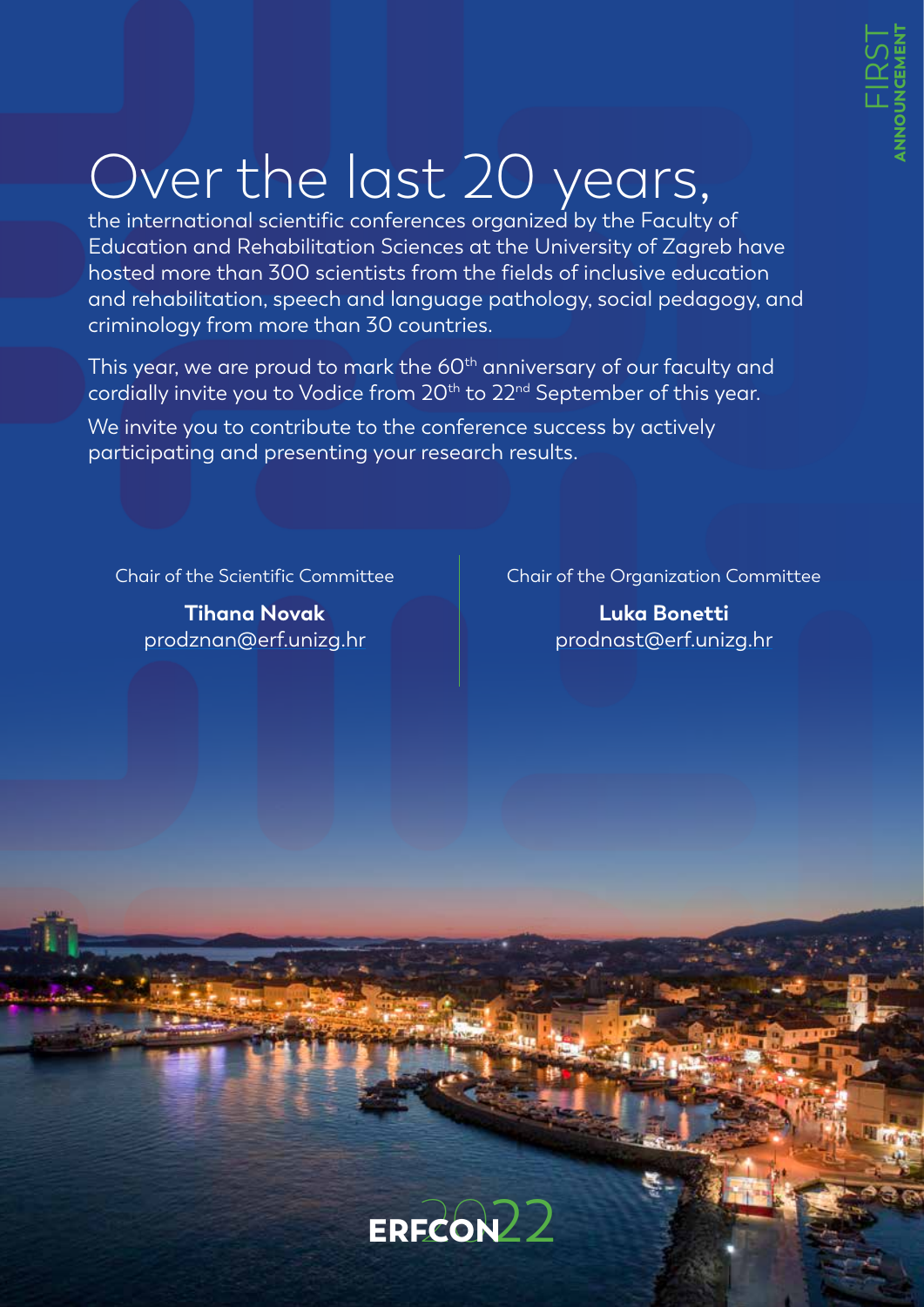## ERFCON22 TOPICS

#### Inclusive Education and Rehabilitation / Disability Studies

Inclusive research with children and persons with disabilities

Employment of persons with disabilities

Professional rehabilitation: vocational guidance, education and training

Difficulties in social inclusion

Independent living of disabled people

Expressive arts therapies

Assistive technology

Supporting children with disabilities and their families

Contemporary approaches to assessment, intervention and support to/for children with disabilities and their families

Families of children and adults with disabilities

Challenges of inclusive education and rehabilitation

#### Speech, Language and Hearing Pathology / Deaf Culture

Language and language disorders

Specific learning disorders

Communication and communication disorders

Speech and speech disorders

Voice and voice disorders

Dysphagia and feeding disorders

Auditory processing disorders

Hearing impairments

Sign language and Deaf culture

Early intervention in speech, language and hearing pathology

Speech, language and hearing pathology in educational settings

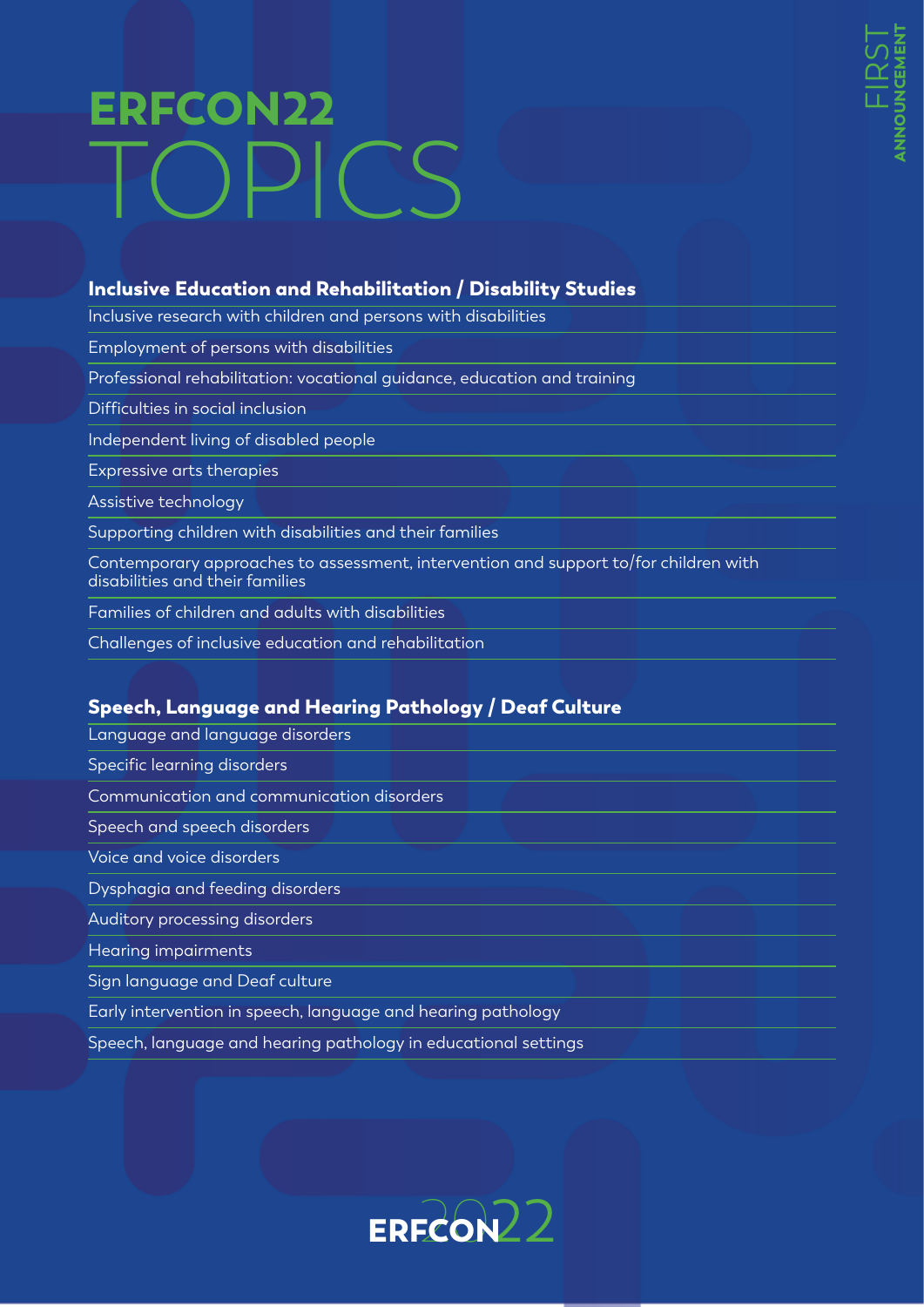#### Criminology and Penology / Corrections

Contemporary trends in criminology penology / corrections and victimology

Contemporary trends in offender rehabilitation

Social problems and crime (addictions, prostitution, violence)

Crime policy

Crime in the COVID-19 pandemic

#### Children and adolescent with behavioural, emotional and mental health problems / social pedagogy

Prevalence, phenomenology and aetiology of risky and delinquent behaviour

Ethics and challenges of working with children and adolescents with behavioural, emotional and mental health problems

Behavioural, emotional and mental health problems - social policy and inter-sectoral collaboration

Promoting mental health

111 111 111

Assessment of behavioural, emotional and mental health problems in children and adolescents

Preventive and treatment interventions for children and adolescents with behavioural, emotional and mental health problems

Preventive and treatment interventions for risky and delinquent behaviour

Prevalence, phenomenology and aetiology of adolescents with behavioural, emotional and mental health problems

#### Ethics and challenges of working with vulnerable groups

#### The COVID-19 pandemic, helping professionals and vulnerable populations: research, reflection and challenges

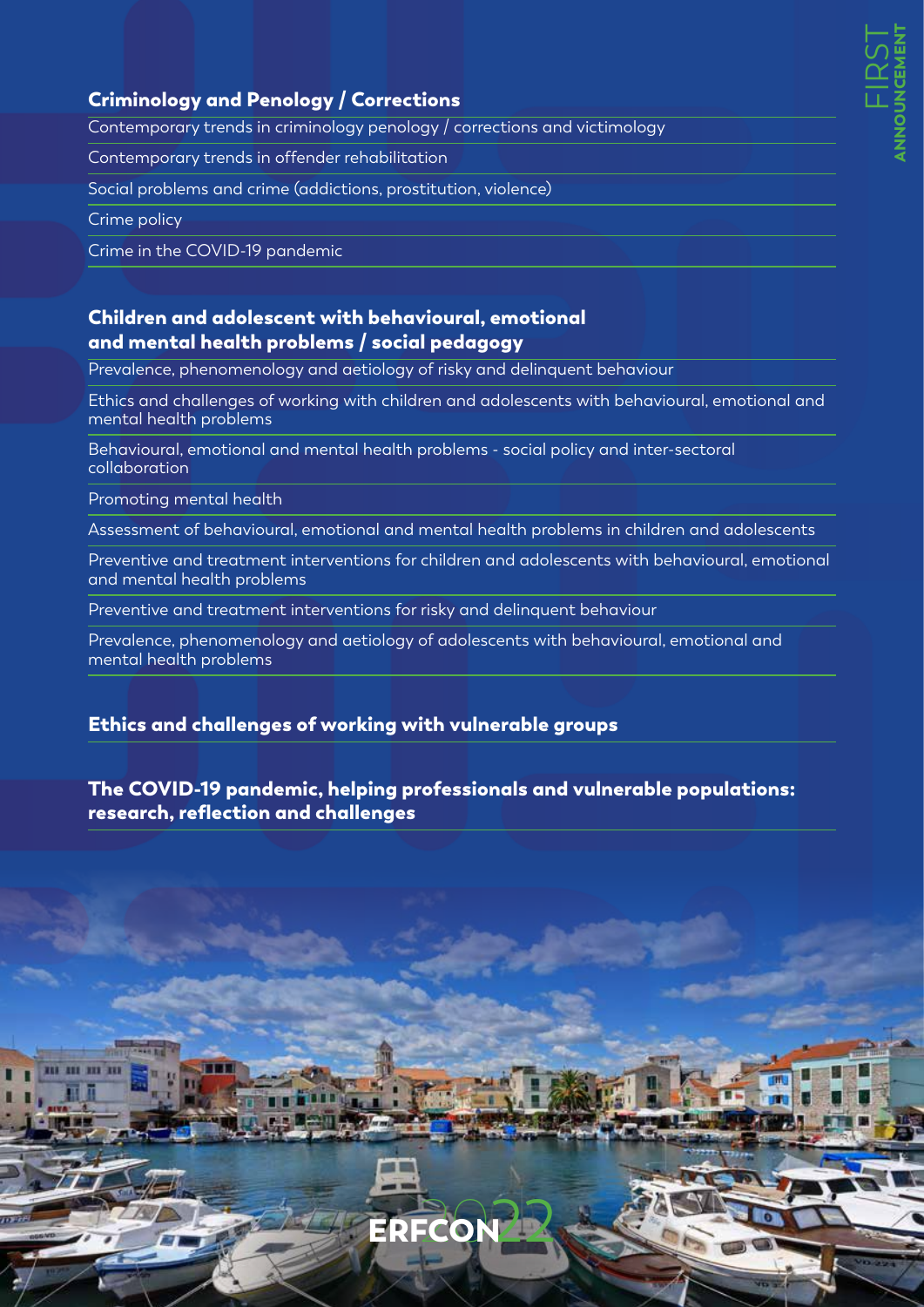### PLENARY LECTURERS

#### Blaženka Brozović,

Ph.D., Assistant Professor, University of Zagreb, Faculty of Education and Rehabilitation Sciences, Department of Speech and Language Pathology

FIRST

**HZENEUZDOZZK** 

#### David Polizzi,

Ph.D. Professor, Indiana State University, College of Arts and Sciences, School of Criminology and Security Studies

#### Deborah Chen Pichler,

Ph.D., Professor, Gallaudet University, Department of Linguistics

#### Joanna Anderson,

Ph.D., Senior Research Associate, University of Cambridge, School of Clinical Medicine, Department of Psychiatry

#### John Ravenscroft,

Ph.D., Professor, University of Edinburg, Moray House School of Education and Sport, Department of Childhood Visual Impairment

#### Maria Anna Donati,

Ph.D. Assistant Professor, Universita Degli Studi Firenze, Dipartimento di Neuroscienze, Area del Farmaco e Salute del Bambino

#### Susanne Schwab,

Ph.D., Professor, Universität Wien, Institut für Bildungswissenschaft, Zentrum für Lehrer-innenbildung

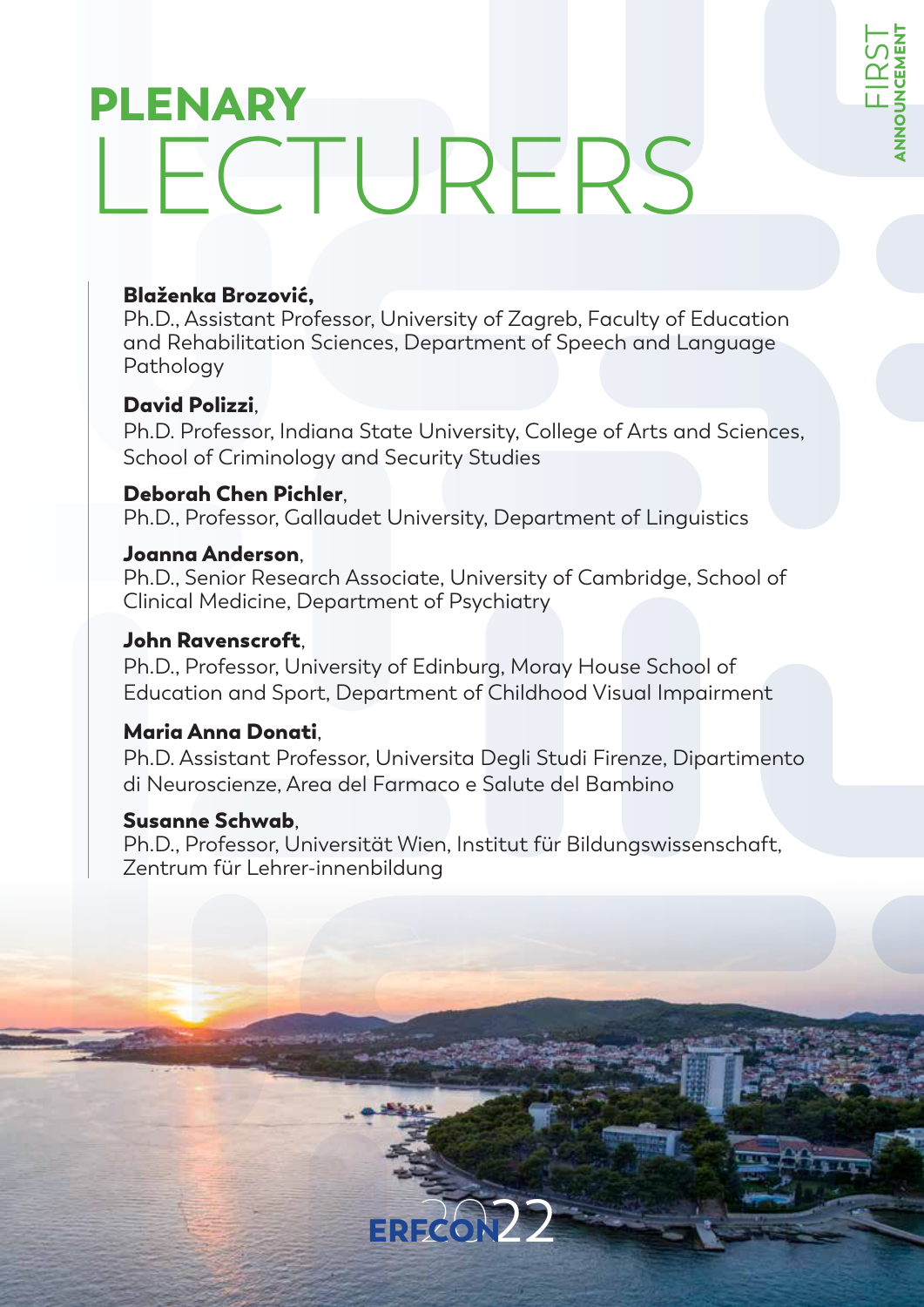- **Oral presentation**
- **Poster presentation**
- **Symposia / Round Table / Workshop**
- **Participant without a presentation**

Detailed instructions on the online submission of abstracts will be sent by

### 15th March.

#### Important dates:

| Abstract submission<br>deadline     | 15th May 2022              |
|-------------------------------------|----------------------------|
| Abstract acceptance<br>notification | 15 <sup>th</sup> June 2022 |

#### Conference fees:

| Early registration<br>- before 1st July 2022 | €300 |
|----------------------------------------------|------|
| Late registration                            | €350 |
| Per day                                      | €150 |
| Students and retirees                        | €150 |

The conference fee covers up to two presentations per author, conference program materials, a book of abstracts, a certificate of participation, two buffet lunches and refreshments during breaks.

The official language is English.

The conference will be held live, in line with current epidemiological measures.

ERFCON22 Proceedings will be submitted for evaluation and inclusion in Web of Science (Conference Proceedings Citation Index).